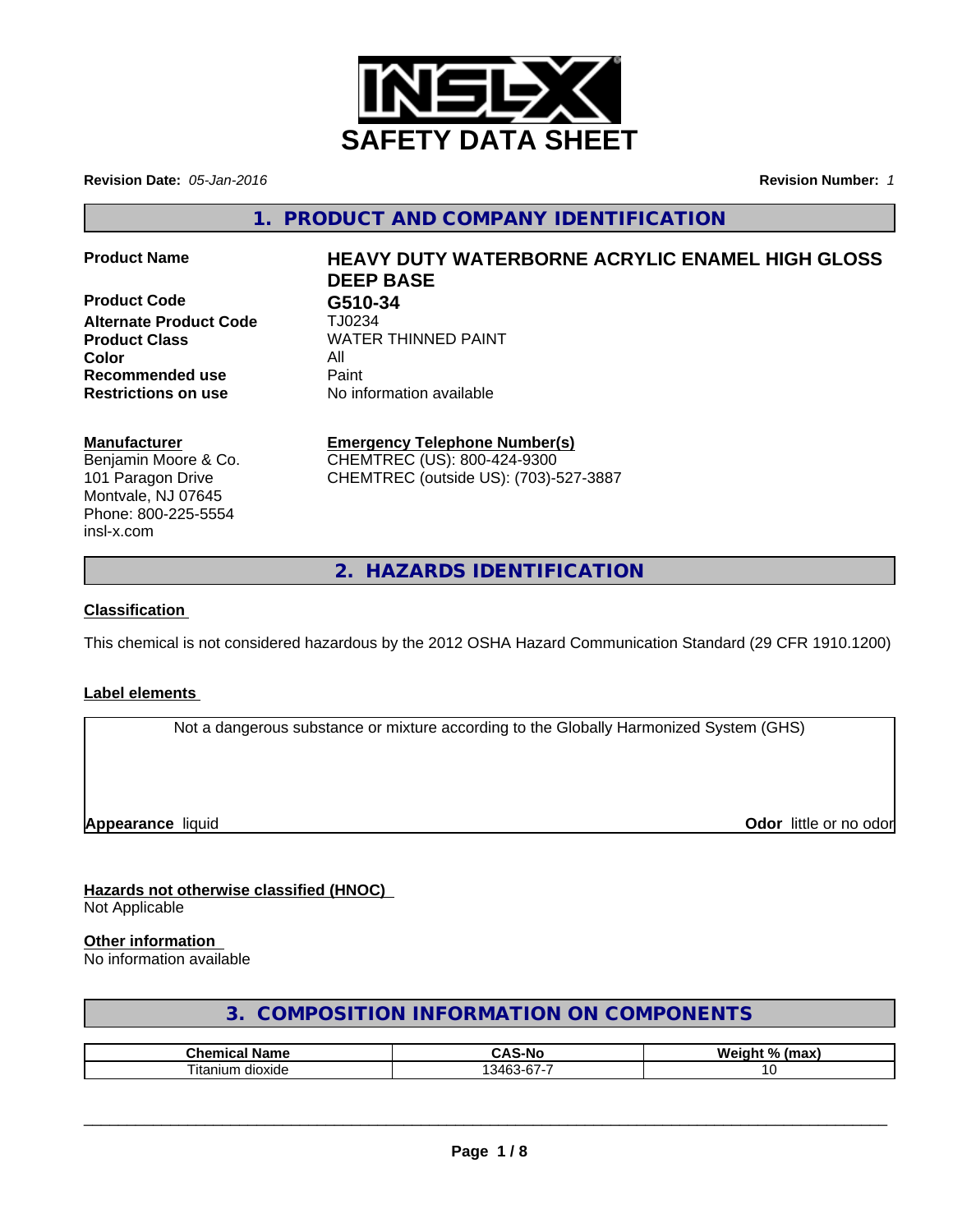| Kaolin                                                                       | 1332-58-7  |     |
|------------------------------------------------------------------------------|------------|-----|
| Propanoic acid, 2-methyl-, monoester with<br>2,2,4-trimethyl-1,3-pentanediol | 25265-77-4 |     |
| Ammonia                                                                      | 7664-41-7  | v.J |

|                                                  | 4. FIRST AID MEASURES                                                                              |
|--------------------------------------------------|----------------------------------------------------------------------------------------------------|
| <b>General Advice</b>                            | No hazards which require special first aid measures.                                               |
| <b>Eye Contact</b>                               | Rinse thoroughly with plenty of water for at least 15 minutes and consult a<br>physician.          |
| <b>Skin Contact</b>                              | Wash off immediately with soap and plenty of water removing all contaminated<br>clothes and shoes. |
| <b>Inhalation</b>                                | Move to fresh air. If symptoms persist, call a physician.                                          |
| Ingestion                                        | Clean mouth with water and afterwards drink plenty of water. Consult a physician<br>if necessary.  |
| <b>Most Important</b><br><b>Symptoms/Effects</b> | None known.                                                                                        |
| <b>Notes To Physician</b>                        | Treat symptomatically.                                                                             |
|                                                  | 5. FIRE-FIGHTING MEASURES                                                                          |

| Health: 1<br>Flammability: 0<br><b>NFPA</b>                                                  | <b>Instability: 0</b><br><b>Special: Not Applicable</b>                                                                                      |  |  |  |
|----------------------------------------------------------------------------------------------|----------------------------------------------------------------------------------------------------------------------------------------------|--|--|--|
| <b>Lower Explosion Limit</b><br><b>Upper Explosion Limit</b>                                 | Not applicable<br>Not applicable                                                                                                             |  |  |  |
| <b>Flammability Limits In Air</b>                                                            |                                                                                                                                              |  |  |  |
| <b>Flash Point Data</b><br>Flash Point (°F)<br>Flash Point (°C)<br><b>Flash Point Method</b> | Not applicable<br>Not applicable<br>Not applicable                                                                                           |  |  |  |
| <b>Sensitivity To Static Discharge</b>                                                       | No.                                                                                                                                          |  |  |  |
| <b>Sensitivity To Mechanical Impact</b>                                                      | No                                                                                                                                           |  |  |  |
| <b>Specific Hazards Arising From The Chemical</b>                                            | Closed containers may rupture if exposed to fire or<br>extreme heat.                                                                         |  |  |  |
| <b>Protective Equipment And Precautions For</b><br><b>Firefighters</b>                       | As in any fire, wear self-contained breathing apparatus<br>pressure-demand, MSHA/NIOSH (approved or equivalent)<br>and full protective gear. |  |  |  |
| <b>Suitable Extinguishing Media</b>                                                          | Use extinguishing measures that are appropriate to local<br>circumstances and the surrounding environment.                                   |  |  |  |
|                                                                                              |                                                                                                                                              |  |  |  |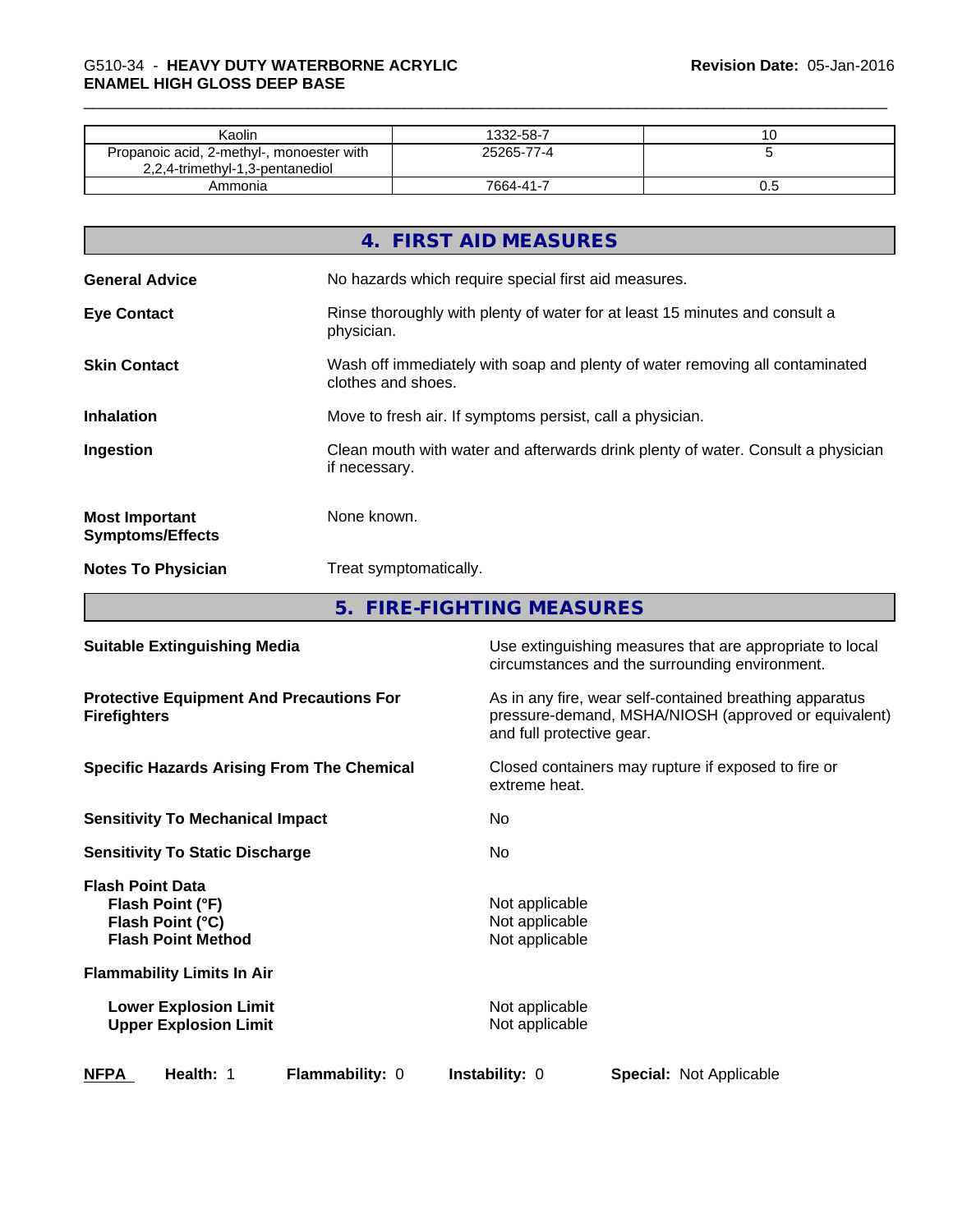#### **NFPA Legend**

- 0 Not Hazardous
- 1 Slightly
- 2 Moderate
- 3 High
- 4 Severe

*The ratings assigned are only suggested ratings, the contractor/employer has ultimate responsibilities for NFPA ratings where this system is used.*

*Additional information regarding the NFPA rating system is available from the National Fire Protection Agency (NFPA) at www.nfpa.org.*

|                                  | 6. ACCIDENTAL RELEASE MEASURES                                                                                                                                                   |
|----------------------------------|----------------------------------------------------------------------------------------------------------------------------------------------------------------------------------|
| <b>Personal Precautions</b>      | Avoid contact with skin, eyes and clothing. Ensure adequate ventilation.                                                                                                         |
| <b>Other Information</b>         | Prevent further leakage or spillage if safe to do so.                                                                                                                            |
| <b>Environmental Precautions</b> | See Section 12 for additional Ecological Information.                                                                                                                            |
| <b>Methods For Clean-Up</b>      | Soak up with inert absorbent material. Sweep up and shovel into suitable<br>containers for disposal.                                                                             |
|                                  | 7. HANDLING AND STORAGE                                                                                                                                                          |
| Handling                         | Avoid contact with skin, eyes and clothing. Avoid breathing vapors, spray mists or<br>sanding dust. In case of insufficient ventilation, wear suitable respiratory<br>equipment. |
| <b>Storage</b>                   | Keep container tightly closed. Keep out of the reach of children.                                                                                                                |
| <b>Incompatible Materials</b>    | No information available                                                                                                                                                         |

## **8. EXPOSURE CONTROLS / PERSONAL PROTECTION**

#### **Exposure Limits**

| <b>Chemical Name</b> | <b>ACGIH</b>             | <b>OSHA</b>                      |
|----------------------|--------------------------|----------------------------------|
| Titanium dioxide     | 10 mg/m $3$ - TWA        | 15 mg/m $3$ - TWA                |
| Kaolin               | $2 \text{ mg/m}^3$ - TWA | 15 mg/m <sup>3</sup> - TWA total |
|                      |                          | $5 \text{ ma/m}^3$ - TWA         |
| Ammonia              | 25 ppm - TWA             | 50 ppm - TWA                     |
|                      | 35 ppm - STEL            | $35 \text{ mg/m}^3$ - TWA        |

#### **Legend**

ACGIH - American Conference of Governmental Industrial Hygienists Exposure Limits OSHA - Occupational Safety & Health Administration Exposure Limits N/E - Not Established

**Engineering Measures** Ensure adequate ventilation, especially in confined areas.

| <b>Personal Protective Equipment</b> |                                                                                                                                     |
|--------------------------------------|-------------------------------------------------------------------------------------------------------------------------------------|
| <b>Eye/Face Protection</b>           | Safety glasses with side-shields.                                                                                                   |
| <b>Skin Protection</b>               | Protective gloves and impervious clothing.                                                                                          |
| <b>Respiratory Protection</b>        | In case of insufficient ventilation wear suitable respiratory equipment.                                                            |
| <b>Hygiene Measures</b>              | Avoid contact with skin, eyes and clothing. Remove and wash contaminated<br>clothing before re-use. Wash thoroughly after handling. |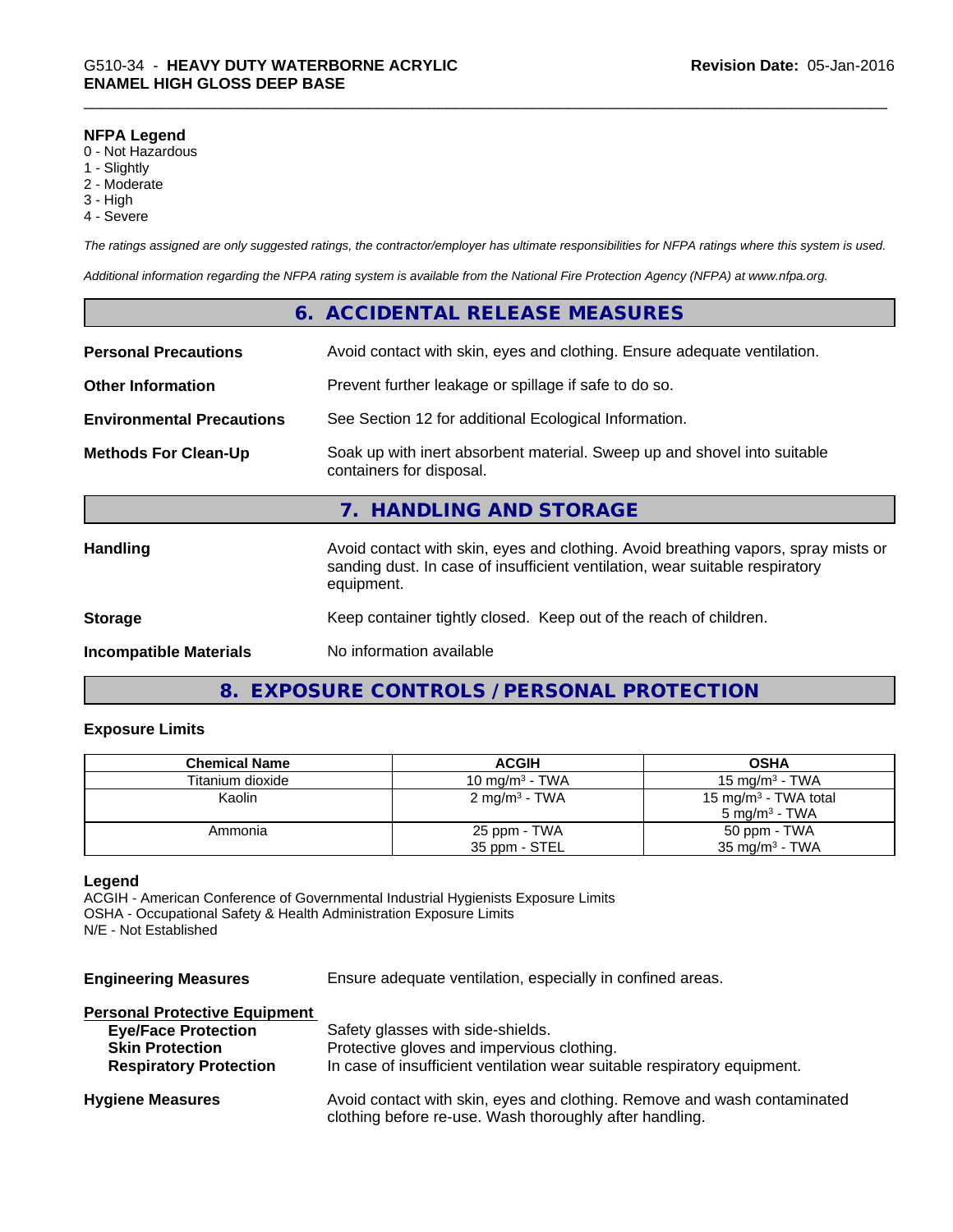## **9. PHYSICAL AND CHEMICAL PROPERTIES**

**Appearance** liquid **Odor** little or no odor **Odor Threshold No information available No information available Density (Ibs/gal)** 9.35 - 9.45 **Specific Gravity** 1.12 - 1.14 **pH** No information available **Viscosity (cps)** No information available **Solubility Note 2008 Note 2008 Note 2008 Note 2008 Note 2008 Note 2008 Note 2008 Note 2008 Note 2008 Note 2008 Note 2008 Note 2008 Note 2008 Note 2008 Note 2008 Note 2008 Note 2008 Note Water Solubility Water Solubility No information available Evaporation Rate No information available No information available Vapor Pressure** No information available **Vapor Density Vapor Density No information available Wt. % Solids** 40 - 50<br> **Vol. % Solids** 30 - 40 **Vol. % Solids** 30 - 40 **Wt. % Volatiles Vol. % Volatiles** 60 - 70 **VOC Regulatory Limit (g/L)** <250 **Boiling Point (°F)** 212 **Boiling Point (°C)** 100<br> **Preezing Point (°F)** 32 **Freezing Point (°F) Freezing Point (°C)** 0 **Flash Point (°F)**<br> **Flash Point (°C)**<br> **Flash Point (°C)**<br> **C Flash Point (°C)**<br> **Flash Point Method**<br> **Flash Point Method**<br> **Point Method**<br> **Point Method**<br> **Point Method Flash Point Method Flammability (solid, gas)** Not applicable<br> **Upper Explosion Limit** Not applicable<br>
Not applicable **Upper Explosion Limit Lower Explosion Limit Contract Accord Accord Accord Accord Accord Accord Accord Accord Accord Accord Accord Accord Accord Accord Accord Accord Accord Accord Accord Accord Accord Accord Accord Accord Accord Accord Accord Autoignition Temperature (°F)**<br> **Autoignition Temperature (°C)** No information available **Autoignition Temperature (°C) Decomposition Temperature (°F)** No information available **Decomposition Temperature (°C)** No information available<br> **Partition Coefficient (n-octanol/water)** No information available **Partition Coefficient (n-octanol/water)** 

## **10. STABILITY AND REACTIVITY**

| <b>Reactivity</b>                         | Not Applicable                           |
|-------------------------------------------|------------------------------------------|
| <b>Chemical Stability</b>                 | Stable under normal conditions.          |
| <b>Conditions To Avoid</b>                | Prevent from freezing.                   |
| <b>Incompatible Materials</b>             | No materials to be especially mentioned. |
| <b>Hazardous Decomposition Products</b>   | None under normal use.                   |
| <b>Possibility Of Hazardous Reactions</b> | None under normal conditions of use.     |

## **11. TOXICOLOGICAL INFORMATION**

**Product Information**

#### **Information on likely routes of exposure**

**Principal Routes of Exposure** Eye contact, skin contact and inhalation.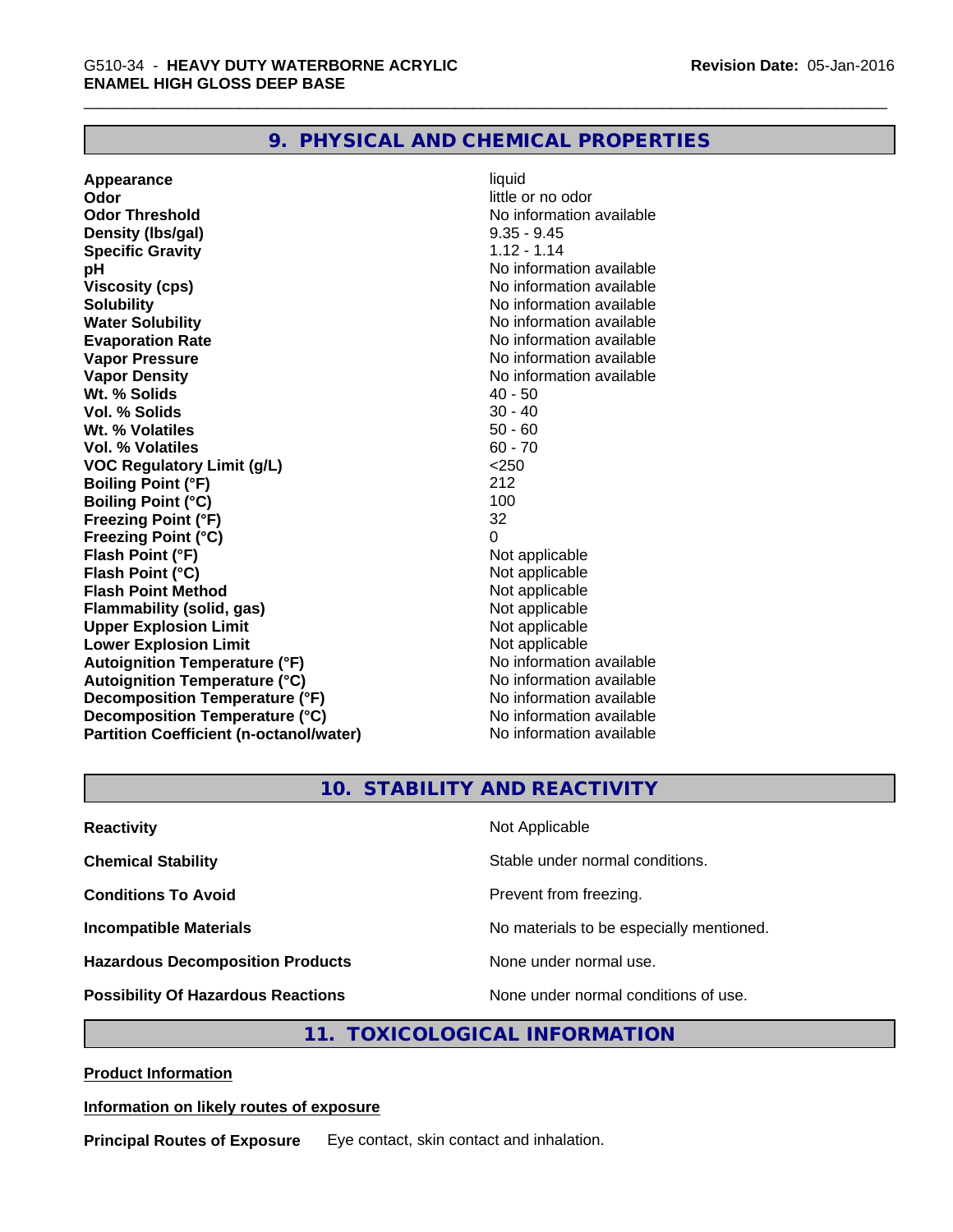| <b>Acute Toxicity</b>                |                                                                                            |
|--------------------------------------|--------------------------------------------------------------------------------------------|
| <b>Product Information</b>           | No information available                                                                   |
| Information on toxicological effects |                                                                                            |
| <b>Symptoms</b>                      | No information available                                                                   |
|                                      | Delayed and immediate effects as well as chronic effects from short and long-term exposure |
| Eye contact                          | May cause slight irritation.                                                               |
| <b>Skin contact</b>                  | Substance may cause slight skin irritation. Prolonged or repeated contact may dry          |
|                                      | skin and cause irritation.                                                                 |
| <b>Inhalation</b>                    | May cause irritation of respiratory tract.                                                 |
| Ingestion                            | Ingestion may cause gastrointestinal irritation, nausea, vomiting and diarrhea.            |
| <b>Sensitization:</b>                | No information available                                                                   |
| <b>Neurological Effects</b>          | No information available.                                                                  |
| <b>Mutagenic Effects</b>             | No information available.                                                                  |
| <b>Reproductive Effects</b>          | No information available.                                                                  |
| <b>Developmental Effects</b>         | No information available.                                                                  |
| <b>Target Organ Effects</b>          | No information available.                                                                  |
| STOT - single exposure               | No information available.                                                                  |
| <b>STOT - repeated exposure</b>      | No information available.                                                                  |
| Other adverse effects                | No information available.                                                                  |
| <b>Aspiration Hazard</b>             | No information available                                                                   |

#### **Numerical measures of toxicity**

**The following values are calculated based on chapter 3.1 of the GHS document**

| ATEmix (oral)                        | 25629 mg/kg  |
|--------------------------------------|--------------|
| <b>ATEmix (dermal)</b>               | 357298 mg/kg |
| <b>ATEmix (inhalation-dust/mist)</b> | 105.9 mg/L   |

#### **Component**

**Acute Toxicity** 

Titanium dioxide LD50 Oral: > 10000 mg/kg (Rat) LD50 Dermal:  $> 10000$  mg/m<sup>3</sup> (Rabbit) LC50 Inhalation (Dust):  $> 6.82$  mg/L (Rat, 4 hr.) Kaolin LD50 Oral: > 5000 mg/kg (Rat) Ammonia LC50 Inhalation (Vapor): 2000 ppm (Rat, 4 hr.)

#### **Carcinogenicity**

*The information below indicateswhether each agency has listed any ingredient as a carcinogen:.*

| <b>Chemical Name</b>         | <b>IARC</b>          | <b>NTP</b> | <b>OSHA Carcinogen</b> |
|------------------------------|----------------------|------------|------------------------|
|                              | 2B<br>Possible Human |            | Listed                 |
| $-1$<br>dioxide<br>l itanıum | Carcinogen           |            |                        |

• Although IARC has classified titanium dioxide as possibly carcinogenic to humans (2B), their summary concludes: "No significant exposure to titanium dioxide is thought to occur during the use of products in which titanium dioxide is bound to other materials, such as paint."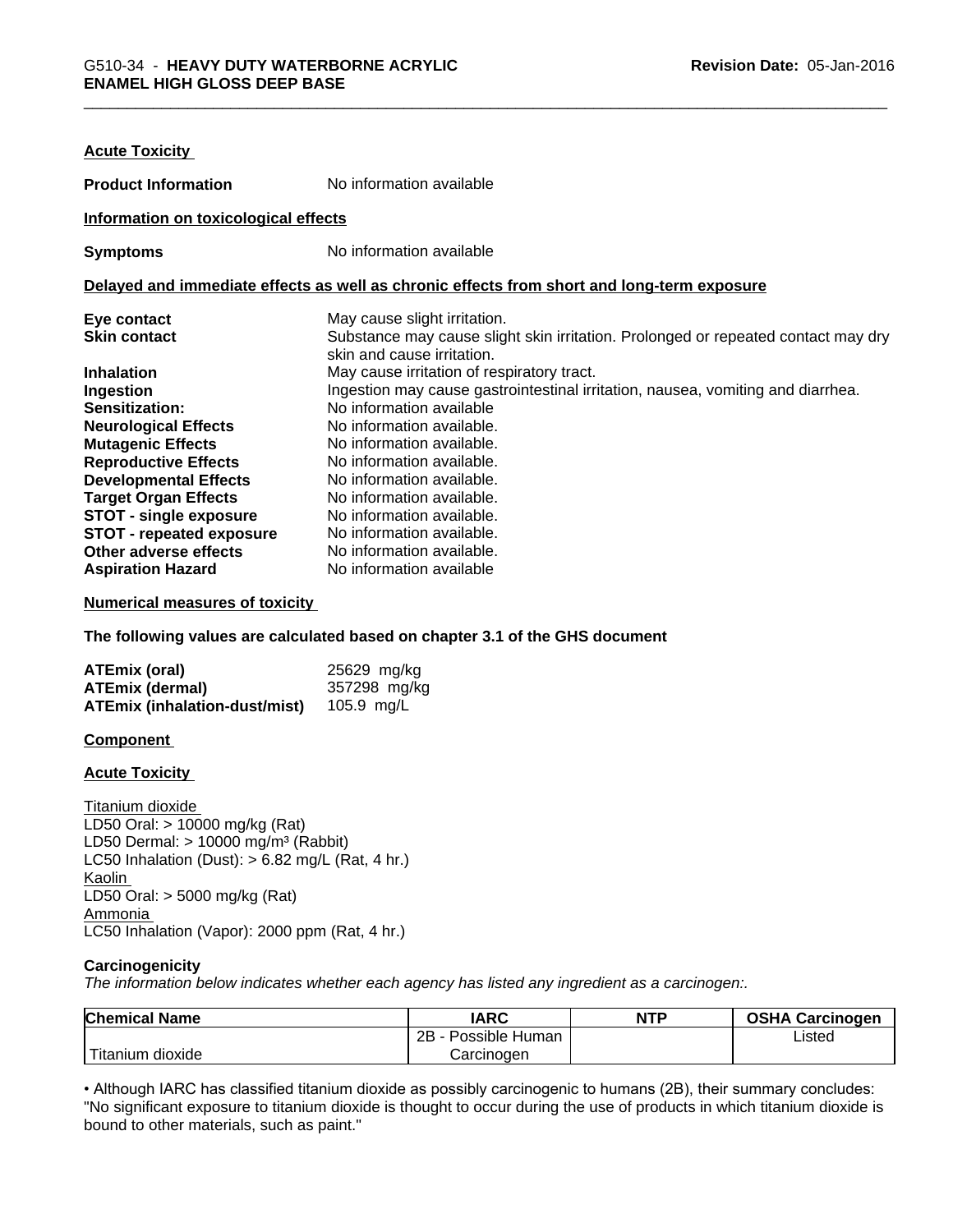#### **Legend**

IARC - International Agency for Research on Cancer NTP - National Toxicity Program OSHA - Occupational Safety & Health Administration

**12. ECOLOGICAL INFORMATION**

## **Ecotoxicity Effects**

The environmental impact of this product has not been fully investigated.

## **Product Information**

#### **Acute Toxicity to Fish**

No information available

#### **Acute Toxicity to Aquatic Invertebrates**

No information available

#### **Acute Toxicity to Aquatic Plants**

No information available

#### **Persistence / Degradability**

No information available.

#### **Bioaccumulation / Accumulation**

No information available.

#### **Mobility in Environmental Media**

No information available.

#### **Ozone**

No information available

#### **Component**

#### **Acute Toxicity to Fish**

Titanium dioxide  $LC50:$  > 1000 mg/L (Fathead Minnow - 96 hr.)

#### **Acute Toxicity to Aquatic Invertebrates**

No information available

#### **Acute Toxicity to Aquatic Plants**

No information available

## **13. DISPOSAL CONSIDERATIONS**

**Waste Disposal Method** Dispose of in accordance with federal, state, provincial, and local regulations. Local requirements may vary, consult your sanitation department or state-designated environmental protection agency for more disposal options.

## **14. TRANSPORT INFORMATION**

**DOT** Not regulated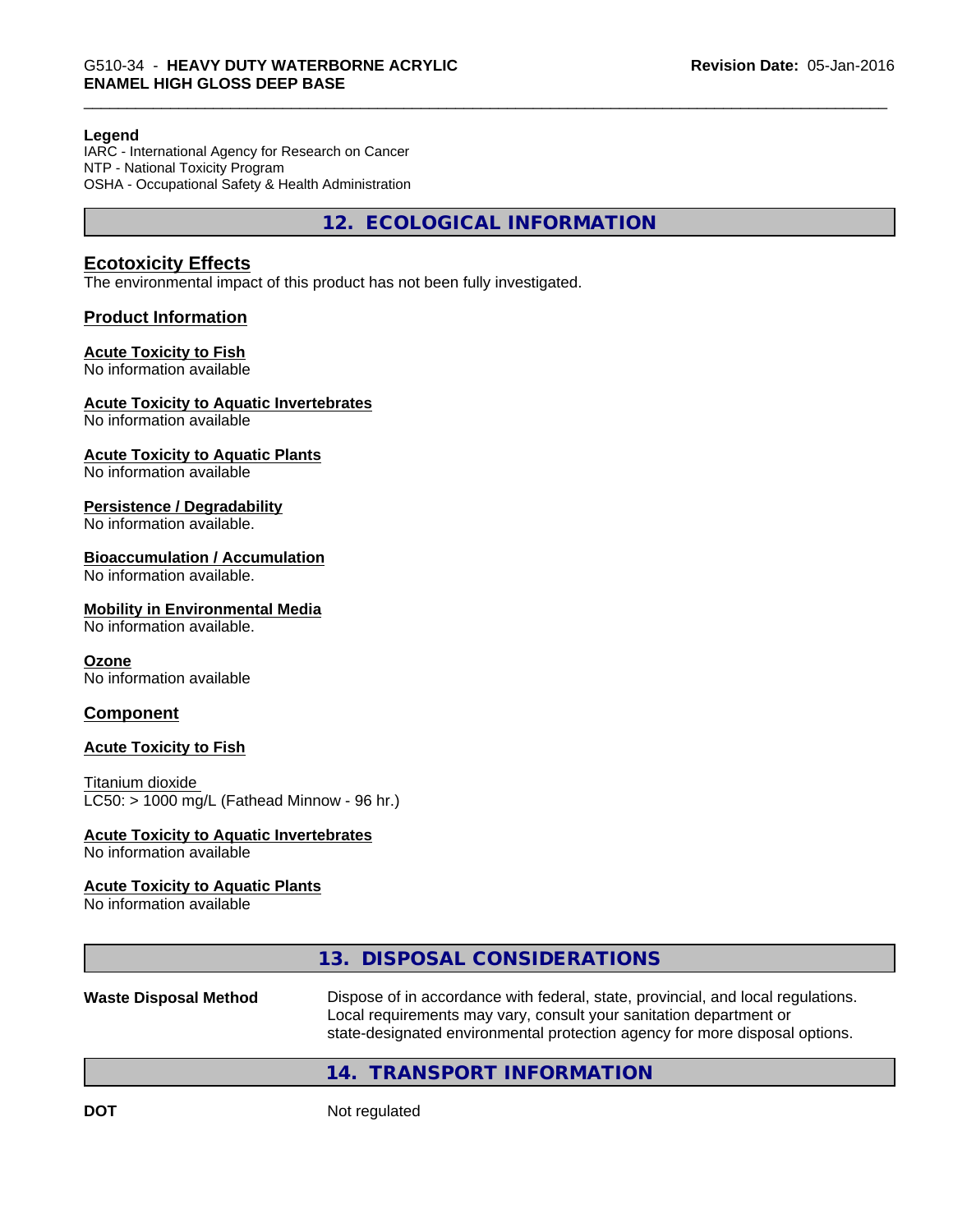| <b>ICAO/IATA</b> | Not regulated |  |
|------------------|---------------|--|
|------------------|---------------|--|

## **IMDG / IMO** Not regulated

**15. REGULATORY INFORMATION**

## **International Inventories**

| <b>TSCA: United States</b> | Yes - All components are listed or exempt. |
|----------------------------|--------------------------------------------|
| <b>DSL: Canada</b>         | Yes - All components are listed or exempt. |

## **Federal Regulations**

#### **SARA 311/312 hazardous categorization**

| Acute Health Hazard               | No. |  |
|-----------------------------------|-----|--|
| Chronic Health Hazard             | Nο  |  |
| Fire Hazard                       | N٥  |  |
| Sudden Release of Pressure Hazard | Nο  |  |
| Reactive Hazard                   | Nο  |  |

#### **SARA 313**

Section 313 of Title III of the Superfund Amendments and Reauthorization Act of 1986 (SARA). This product contains a chemical or chemicals which are subject to the reporting requirements of the Act and Title 40 of the Code of Federal Regulations, Part 372:

| Chemical Name                     | <b>CAS-No</b> | Weight % (max) | <b>CERCLA/SARA 313</b><br>(de minimis concentration) |
|-----------------------------------|---------------|----------------|------------------------------------------------------|
| Diethylene glycol monoethyl ether | 111-90-0      |                |                                                      |

#### **Clean Air Act,Section 112 Hazardous Air Pollutants (HAPs) (see 40 CFR 61)**

This product contains the following HAPs:

*None*

## **State Regulations**

#### **California Proposition 65**

This product may contain small amounts of materials known to the state of California to cause cancer or reproductive *harm.*

#### **State Right-to-Know**

| <b>Chemical Name</b> | <b>Massachusetts</b> | <b>New Jersey</b> | Pennsvlvania |
|----------------------|----------------------|-------------------|--------------|
| Titanium dioxide     |                      |                   |              |
| Kaolin               |                      |                   |              |
| Ammonia              |                      |                   |              |

#### **Legend**

X - Listed

**16. OTHER INFORMATION**